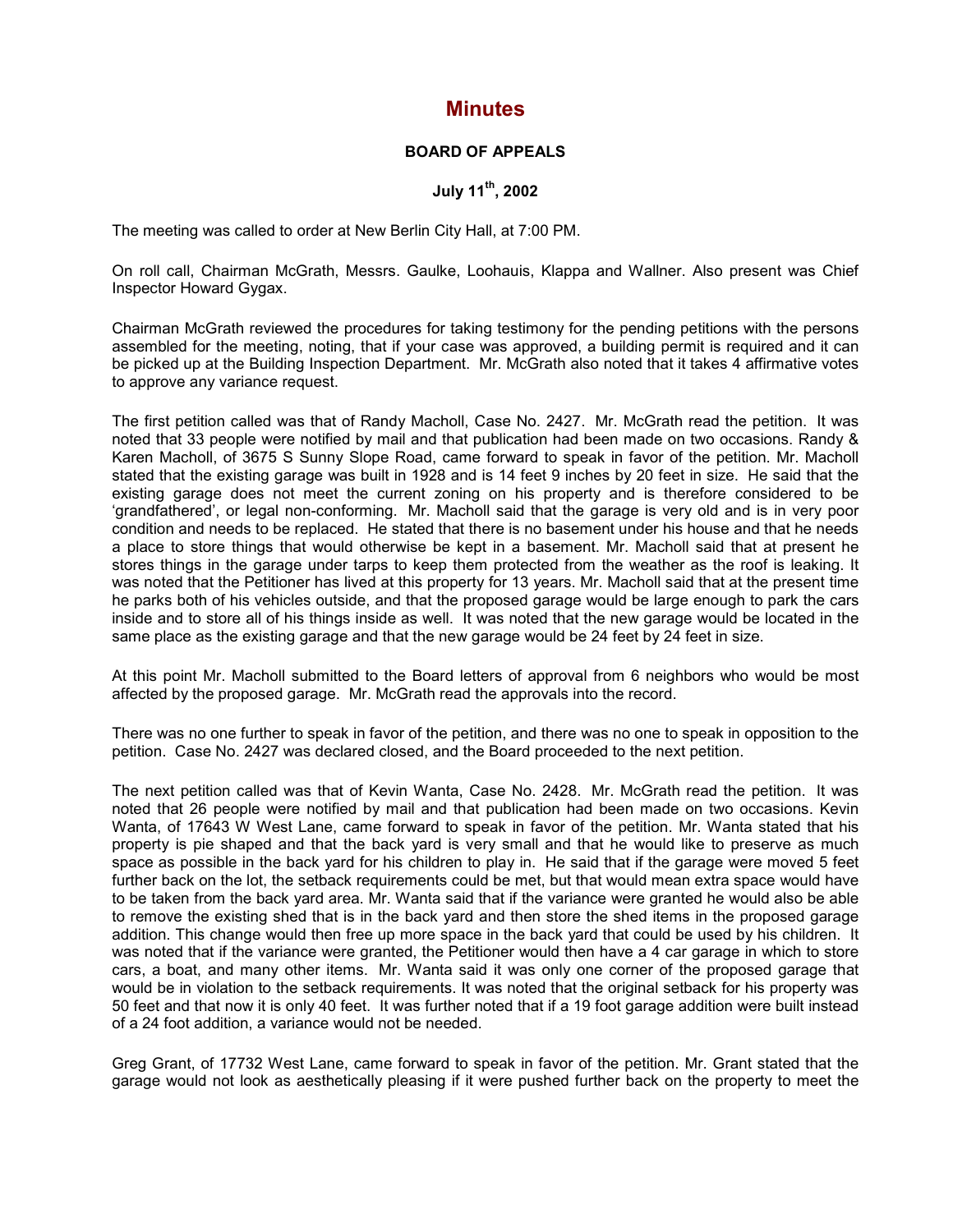setback requirements. He said that he approves of the variance as requested.

Mr. McGrath then read letters of approval into the record from 4 neighbors who would be most affected by the proposed garage.

There was no one further to speak in favor of the petition, and there was no one to speak in opposition to the petition. Case No. 2428 was declared closed, and the Board proceeded to the next petition.

The next petition called was that of Mark Brost, Case No. 2429. Mr. McGrath read the petition. It was noted that 21 people were notified by mail and that publication had been made on two occasions. Mark & Kathryn Brost, of 17001 W National Avenue, came forward to speak in favor of the petition. Mr. Brost stated that his home was built in 1903 and that the codes were very different during that period of time. He said that he and his wife have been remodeling and repairing their house since they bought it four years ago, but in the process of doing so they would like to retain as much of the character and aesthetic flavor of the original house as possible. Mr. Brost said that all the doors are narrow and the threads are not code complying. He said that all of the interior doors are 2 feet 6 inches wide with a 29 inch clearance, that the second floor stairway has a 72 inch head clearance, and that the basement stairway has 68 inches of clearance with 10  $\frac{1}{4}$  inch rises. Mr. Brost said that the stairway leading to the third floor is the only stairway entry that no one has to duck to access, and that there would be a new staircase built leading to the third floor that would meet all current building codes and would also be the main stairway between the second and third floors. Mr. Gygax stated that when you change the use of a space to a habitable use room, then all of the stairways must conform to the code. It was noted that the code violations were revealed during a rough inspection of some recent remodeling work.

There was no one further to speak in favor of the petition, and there was no one to speak in opposition to the petition. Case No. 2429 was declared closed, and the Board proceeded to the next petition.

The next petition called was that of David Roerig, Case No. 2430. Mr. McGrath read the petition. It was noted that 10 people were notified by mail and that publication had been made on two occasions. David Roerig, of 3160 S Wehr Road , came forward to speak in favor of the petition. Mr. Roerig stated that his home was built in 1903 and he has lived there for 28  $\frac{1}{2}$  years. He said that he needs a 22 foot by 24 foot addition onto the existing detached garage for a workshop and storage area. Mr. Roerig stated that he has 2 vehicles and a lot of other things that need to be stored. He said that the old existing barn has been demolished and that is why he now needs more storage area. Mr. Roerig stated that he would prefer to add an attached garage onto his home, but that there is no practical location to put the addition and that it would also be very difficult to make alterations onto the 1903 stone foundation of the house. He noted that all of the buildings and additions that he has added over the years have been the result of old existing buildings that have been demolished. Mr. Roerig said that he has 1.7 acres and that the setback requirements could easily be met. He stated that he would like the proposed addition to be located closer to the house so that he would have less snow shoveling to do in the winter, especially because there is heavy drifting of snow between the house and the existing accessory building. Mr. Roerig said that he would use part of the proposed addition to build a metal and wood workshop and he noted that the basement in his house could not be used for a workshop because the floors have a tendency to get wet.

There was no one further to speak in favor of the petition, and there was no one to speak in opposition to the petition. Case No. 2430 was declared closed, and the Board proceeded to the next petition.

The next petition called was that of Heide Drayna, Case No. 2431. Mr. McGrath read the petition. It was noted that 11 people were notified by mail and that publication had been made on two occasions. Heide Drayna, of 3507 S Moorland Road, came forward to speak in favor of the petition. Ms. Drayna stated she lives on a very busy corner where Moorland Road and Coffee Road intersects. She said that the back yard has a lot of sloping and that it is not suitable for children playing. Ms. Drayna stated the front of the house faces Moorland Road and the side yard borders Coffee Road and that there is a lot of traffic. She said that there is a heavy bush and tree line along Coffee Road in the back yard and that she would like to fence in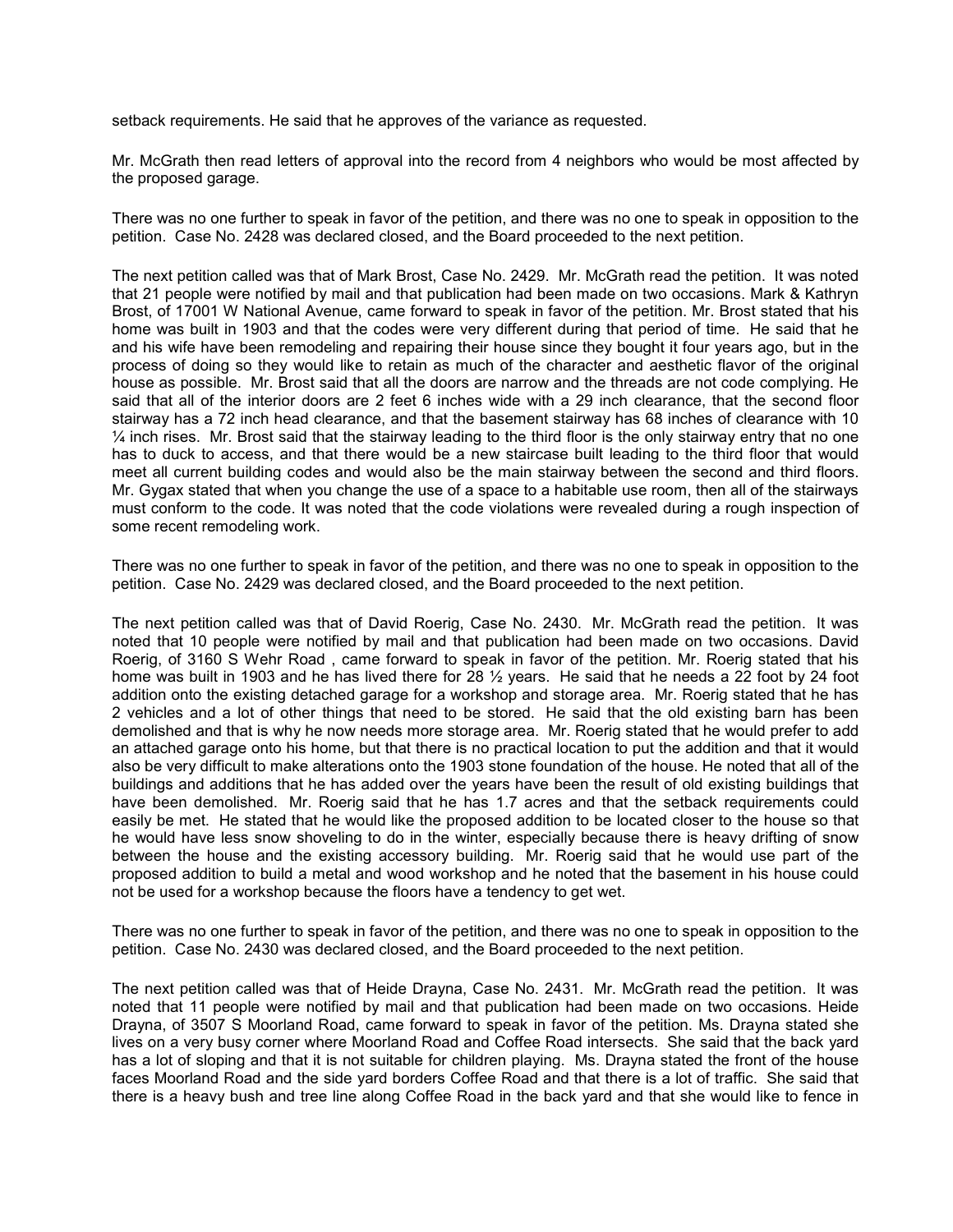the side yard along Coffee Road up to the tree line. Ms. Drayna is requesting a 6 foot high fence because she believes it would hide the sight and noise of the traffic far better than a 4 foot high fence, and that it would also keep her child safer from cars and from strangers. She stated that this fenced area would be the main location where her young daughter would play. Ms. Drayna stated that she has lived at this address for three years.

Mr. McGrath read two letters of approval into the record from neighbors on St. Francis.

There was no one further to speak in favor of the petition, and there was no one to speak in opposition to the petition. Case No. 2431 was declared closed, and the Board proceeded to the next petition.

The next petition called was that of Brian Blake, Case No. 2432. Mr. McGrath read the petition. It was noted that 24 people were notified by mail and that publication had been made on two occasions. Brian Blake, of 5265 S Majors Drive, came forward to speak in favor of the petition. Mr. Blake stated that he has several collector cars that he would like to store inside a garage. He said that a wider garage is needed so that he can get in and out of the vehicles without denting the doors. Mr. Blake said that the new garage would house three vehicles and that a 10 foot wide addition would be too narrow. He stated that at present, 2 of the cars are parked outside. It was noted that the existing garage is 640 square feet in size. Mr. Blake said he bought the house in 1987 and that the property is  $\frac{1}{2}$  acre in size. He then submitted a petition of approval for the variance to the Board.

Mr. McGrath then read the petition into the record and it was noted that the 5 neighbors most affected by the proposed garage addition are all in approval of the variance as requested.

There was no one further to speak in favor of the petition, and there was no one to speak in opposition to the petition. Case No. 2432 was declared closed, and the Board proceeded to the next petition.

The next petition called was that of Antonio Lopiparo, Case No. 2433. Mr. McGrath read the petition. It was noted that 11 people were notified by mail and that publication had been made on two occasions. Antonio Lopiparo, of 12845 W Valley Ridge Drive, and, John Start of Matt Stark & Sons Builders of S68 W19749 Black Walnut Court, Muskego, both came forward to speak in favor of the petition. Mr. Stark stated that there are four casement windows in the dining and living rooms that are installed 6 inches from the finished floor. Mr. Stark said that from the bottom of the windows there is an approximate 9 foot drop to the ground. He stated that casement windows are easy for children to open and that the Petitioner is concerned that one of his grandchildren could fall from the window and become seriously injured. Mr. Stark said the Petitioner did not realize at the time his home was built that the windows would be located so close to the floor. Mr. Stark stated that the 3,500 square foot home is less than one year old and that it is built exactly on the front and rear setback lines. It was noted that a reasonably sized home could have been built on the lot with enough room for a future deck that would have met the setback requirements. Mr. Lopiparo stated that there is an open field 200 yards behind his house that is zoned conservancy and beyond that is a multifamily development. It was noted that a deck only 4 feet wide is being requested, which is just wide enough to walk across and which will prevent injuries if one of the grandchildren falls through the window.

There was no one further to speak in favor of the petition, and there was no one to speak in opposition to the petition. Case No. 2433 was declared closed, and the Board proceeded to the next petition.

The next petition called was that of Lawrence Velk, Case No. 2434. Mr. McGrath read the petition. It was noted that 24 people were notified by mail and that publication had been made on two occasions. Lawrence Velk, of 16073 W Monterey Drive, came forward to speak in favor of the petition. Mr. Velk stated that his property is 2/3 of an acre in size, and that the proposed building would be an architectural match to the existing building in regard to brick, color and design. Mr. Velk stated that the new garage would be in the same location as the existing garage. He said that at the present time he parks his car in the driveway. Mr. Velk said that he needs more space to store things in the garage because he does not want to store too many things in the basement as he has developed problems with his knees over the years and finds it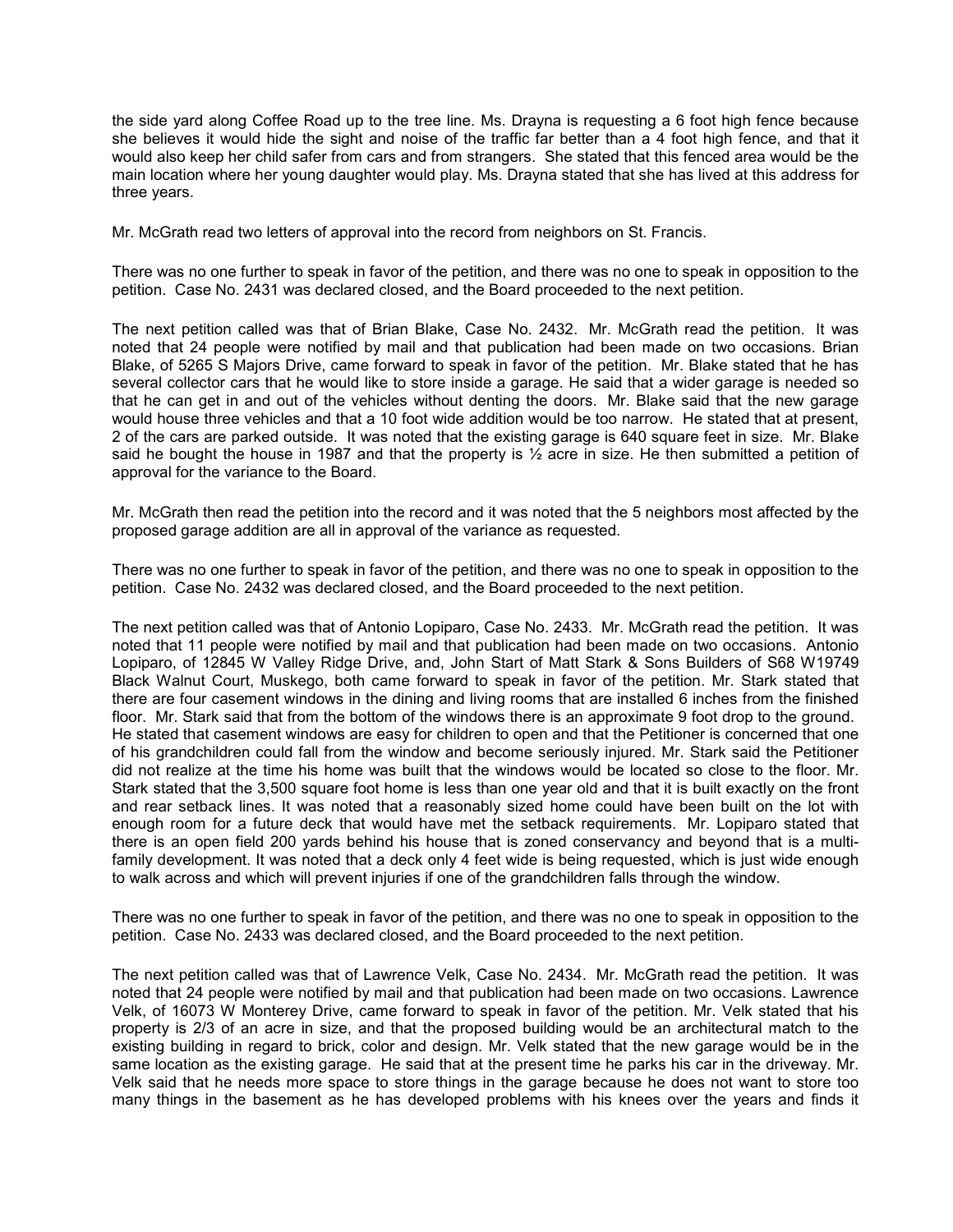difficult to move up and down stairs. In addition, his daughter and wife have developed health problems so that having space in the garage for work projects would be better for them as well. Mr. Velk stated that the proposed garage would replace the existing garage that is 550 square feet in size. He said that he would like an attached garage and that a logical location for an attached garage would be to the north. Mr. Velk said that this location would meet all the setbacks, however, that it would not be a commonsensical placement.

William Nickel, of 3101 Reno Drive, came forward to speak in favor of the petition. He said that he lives 5 houses north of the Petitioner and that he is in favor of granting the variance as requested.

Karen Ehrensberger, of 16045 S Monterey Drive, came forward to speak in favor of the petition. She said she lives next door to the Petitioner and is in favor of granting the variance because she does not believe it would adversely affect the neighborhood.

Mr. McGrath then read a letter of opposition into the record from the neighbor directly behind the Petitioner.

There was no one further to speak in favor of the petition, and there was no one to speak in opposition to the petition. Case No. 2434 was declared closed, and the Board proceeded to the next petition.

The next petition called was that of Laurel Pope, Case No. 2435. Mr. McGrath read the petition. It was noted that 26 people were notified by mail and that publication had been made on two occasions. Mr. Depratt of KD Pool Scapes, 11932 S 120<sup>th</sup> Street, came forward to speak in favor of the petition. Mr. Depratt stated that the whole problem came about as a result of miscommunication. He said that he took out the building permit for the pool and for the pool house foundation, and that he believed that the setbacks for both installations were the same. Mr. Depratt stated that no one told him that the side setback for the pool house was 15 feet, and therefore he constructed the concrete foundation for the building with a 5 foot setback, which was the same as the pool. It was noted that because an in-ground pool is not considered to be a structure, it can be built as close as 5 feet to the side and rear lot lines.

At this point, a five minute break was taken by the Board members.

The Board reconvened and Jack and Laurel Pope, of 13555 W Maple Ridge Drive came forward to speak in favor of the petition. Mr. Pope stated that the house was built in 1990 and that the pool was installed last summer. He said they decided to wait to put up the pool house after the pool was finished, but that they had the contractor pour the slab ahead of time. Mr. Pope said the problem arose when a new contractor came to construct the pool house building, and he assumed that a permit had already been issued for the building because the slab was in place. It was noted that the size of the pool accessory building is 12 feet by 18 feet. Ms. Pope said that new measurements were taken and it was found that the building is 10 feet from the lot line. She said if the pool house were made smaller, there would be a big gap in the fencing that is required to be around the pool. It was also noted that the slab was poured with a thickened perimeter suitable for a larger sized building, and that all the concrete would have to be broken up and a smaller slab poured if a 10 foot by 12 foot shed were built instead. It was noted that there was no other practical location to build the pool house because, in addition to the pool, there is also a sport court and a retaining wall on the property.

Mr. Tom Peterson, of 13545 Maple Ridge Road, came forward to speak in favor of the petition. He stated that he is the closest neighbor that would be the most affected by the pool house. Mr. Peterson said that the building matches the rest of the house, that it looks aesthetically pleasing, and that he has no problem with granting the variance because there are plenty of bushes and trees that screen the pool house from his view.

There was no one further to speak in favor of the petition, and there was no one to speak in opposition to the petition. Case No. 2435 was declared closed.

Mr. McGrath then declared the open portion of the meeting closed, and the Board made the following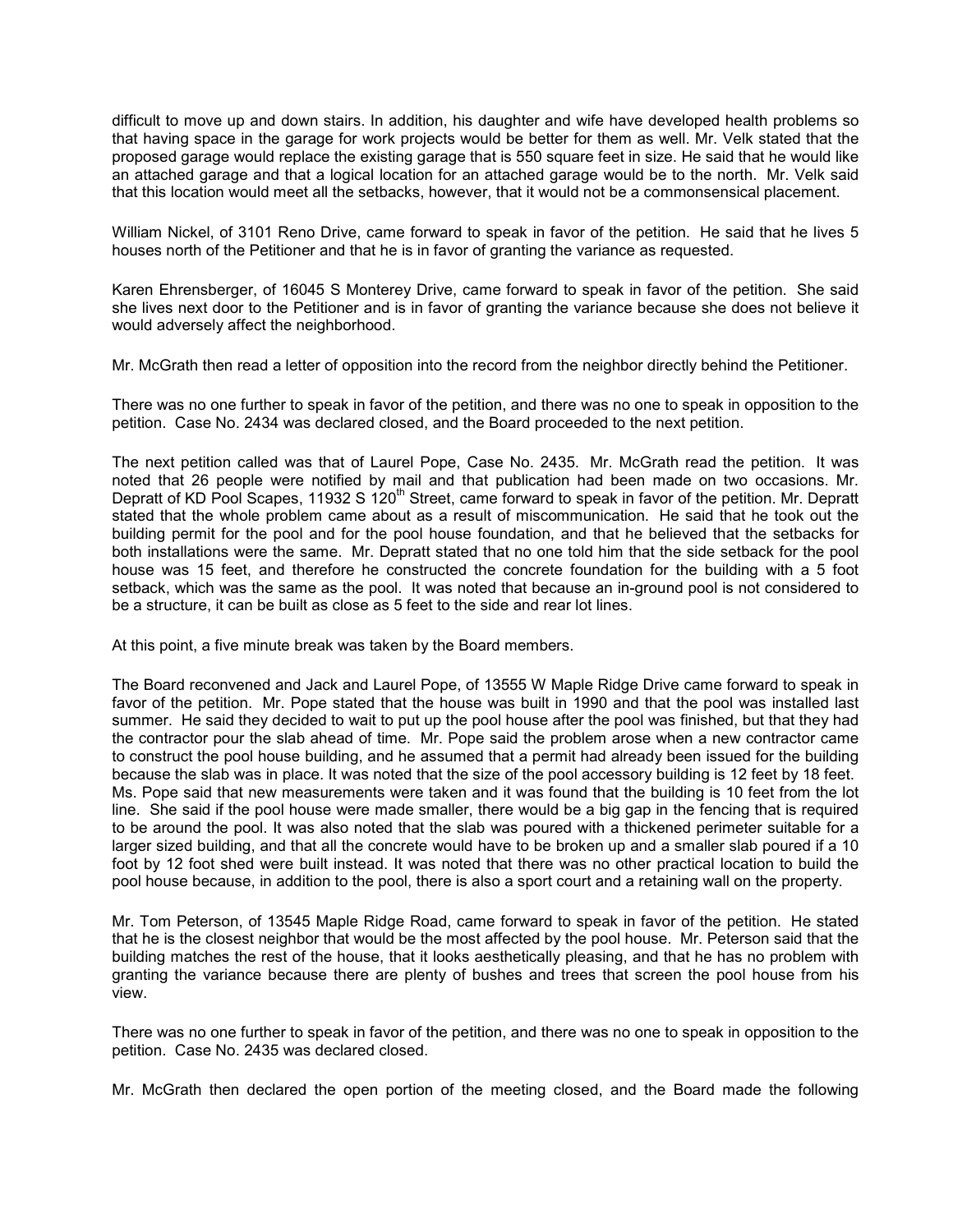decisions.

The first petition considered by the Board was that of Randy Macholl, Case No. 2427.

Mr. Klappa made a motion to grant the petition, and, Mr. Wallner seconded the motion.

All members voted in favor of granting the petition.

The next petition considered by the Board was that of Kevin Wanta, Case No. 2428.

Mr. Klappa made a motion to grant the petition, and Mr. Loohauis seconded the motion. Mr. Klappa, Mr. Gaulke, and Mr. Loohauis voted to grant the petition. Mr. McGrath and Mr. Wallner voted to deny the petition. The request for a variance fails by a three to two vote.

The next petition considered by the Board was that of Mark Brost, Case No. 2429.

Mr. Wallner made a motion to grant variances for the  $\frac{1}{2}$  inch in riser height, 2 inches in door width, 4 inches of headroom, and 3 feet in direction of travel, but, to deny the variance in regard to the 1  $\frac{1}{2}$  inches of riser height. Mr. McGrath seconded the motion. All members voted in favor of granting the petition as amended.

The next petition considered by the Board was that of David Roerig, Case No. 2430.

Mr. Gaulke made a motion to deny the petition, and, Mr. Wallner seconded the motion.

All members voted to deny the petition as requested.

The next petition considered by the Board was that of Heide Drayna, Case No. 2431.

Mr. Klappa made a motion to table the petition until the next meeting so that the applicant can submit styles of the proposed fence to the Board, and, Mr. Wallner seconded the motion. All members voted in favor of tabling the petition until the August  $1<sup>st</sup>$ , 2002 meeting.

The next petition considered by the Board was that of Brian Blake, Case No. 2432.

Mr. Wallner made a motion to grant the petition, and, Mr. Gaulke seconded the motion.

Mr. Wallner, Mr. Gaulke, Mr. Klappa, and Mr. Loohauis voted in favor of granting the petition. Mr. McGrath voted to deny the petition. The petition for the variance passed by a four to one vote.

The next petition considered by the Board was that of Antonino Lopiparo, Case No. 2433.

Mr. Klappa made a motion to grant the petition, and, Mr. Wallner seconded the motion.

Mr. Klappa, Mr. Wallner, Mr. Gaulke, and Mr. Loohauis all voted in favor of granting the petition. Mr. McGrath voted to deny the petition. The petition for the variance passed by a four to one vote.

The next petition considered by the Board was that of Lawrence Velk, Case No. 2434.

Mr. Loohauis made a motion to grant the petition, and, Mr. Klappa seconded the motion.

Mr. Klappa, Mr. Loohauis, Mr. Wallner, and Mr. Gaulke all voted in favor of granting the petition. Mr.